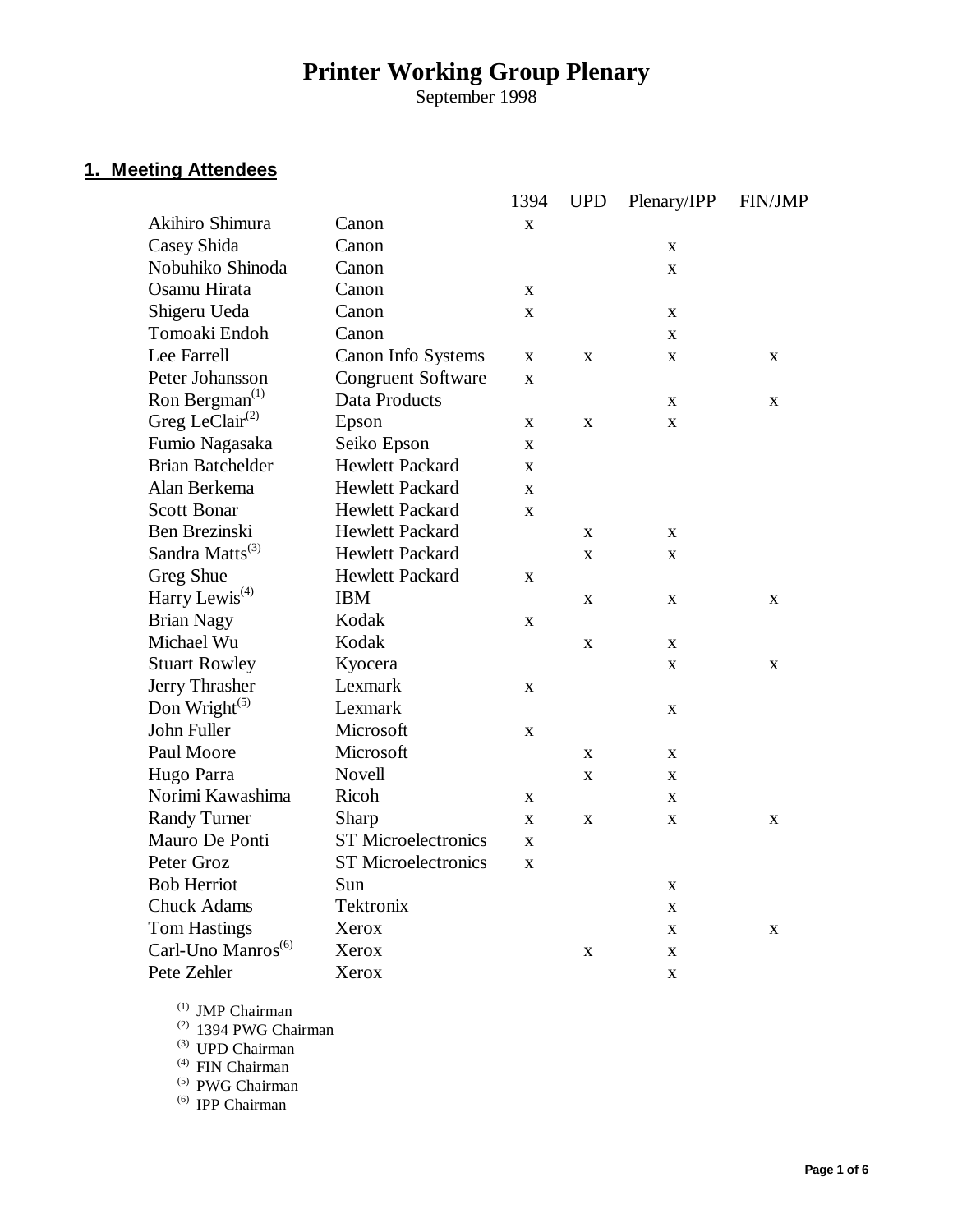#### **2. Administrivia**

Wednesday morning, Don Wright opened the PWG Plenary and provided details for the next meeting:

Tucson Marriott at University Park 880 E. Second Street Tucson, AZ 85719 Ph: 520 792-4100 Fax: 520 882-4100 November 9-13, 1998 \$99 room rate (deadline: October 8,1998)

He also reviewed the 1999 schedule that was approved at the previous meeting:

- Jan 18-22 Maui (Joint PWG/PWG-C)
- Mar 1-5 Tampa/St. Pete
- Apr 12-16 New Orleans
- May 24-28 Philadelphia
- Jul 5-9 Copenhagen, Denmark (other European?)
- Aug 16-20 Alaska (Joint PWG/PWG-C)
- Sep 27-Oct 1 Denver
- Nov 1-5 Raleigh, NC
- Dec 13-17 Los Angeles/Santa Barbara area

A few people commented that a meeting in Alaska might present some difficulties with obtaining their manager's approval. Vancouver was suggested as a possible alternative, but no change in the schedule was made.

#### **3. Status Reports**

Each of the Project Leaders provided a brief status of the individual projects.

#### **3.1 Printer MIB Project (PMP)**

Only 3 votes have been received on the mailing list to proceed to Proposed Standard. This does not seem to be a clear consensus, so votes are encouraged from everyone on the reflector. When sufficient votes are received, the group can officially move forward within the IETF.

Don Wright asked if anyone objected to the idea of forwarding the MIB to Proposed Standard (instead of Draft Standard.) No one at the meeting objected.

#### **3.2 Job Monitoring MIB Project (JMP)**

Comments and feedback on the latest Draft have been received, and the group plans to move forward on the document within the IETF. Ron Bergman mentioned that he prefers to forward the document as an Informational RFC rather than as Experimental. However, he says the most important goal is to get it published— in either form.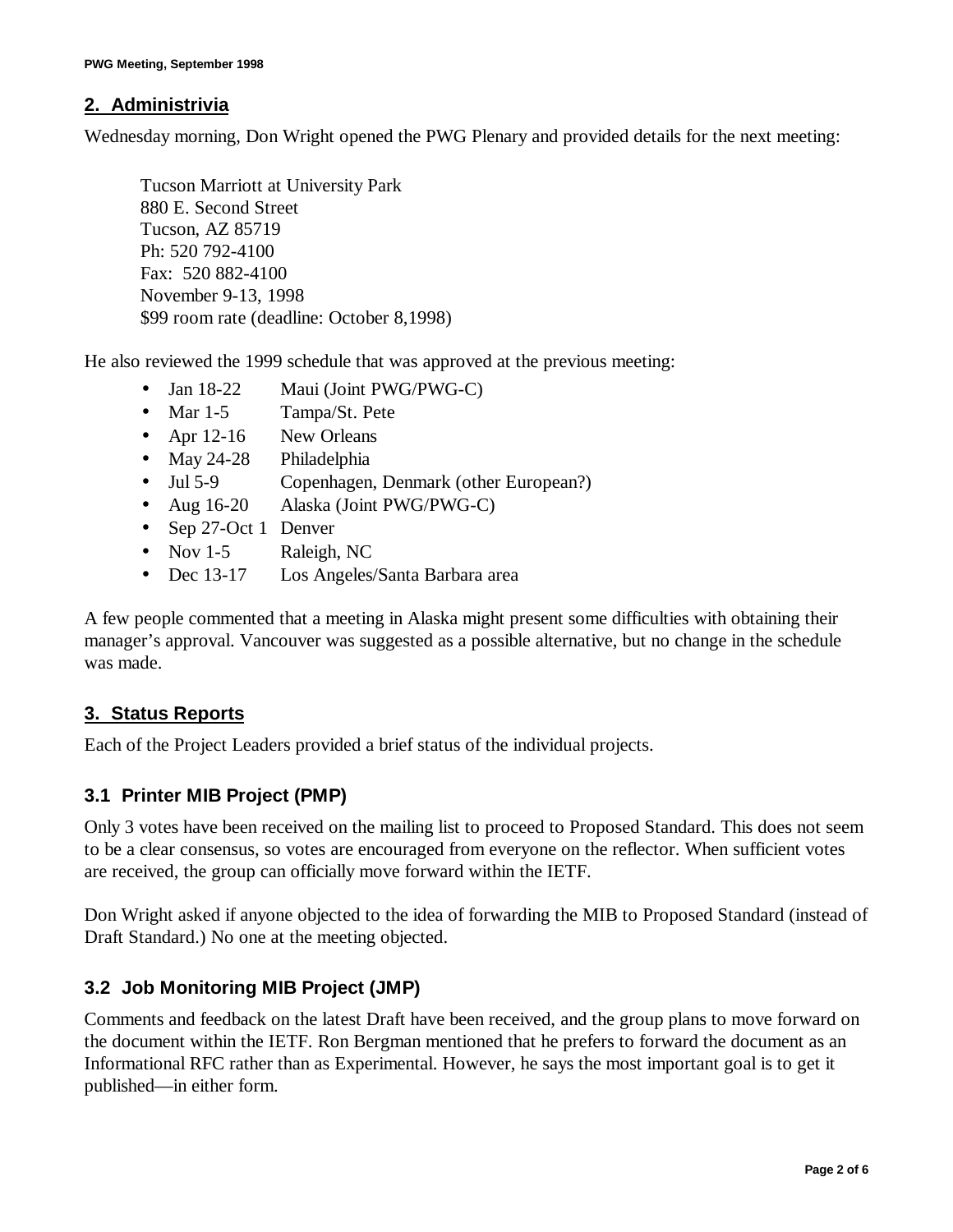# **3.3 Finisher MIB Project (FIN)**

The FIN MIB has been completed. Some companies are currently prototyping it, and will be providing feedback on their experience.

Harry Lewis explained the latest goal of the group is to develop a standard interface between the Printer and Finisher Device. He said that Duplo has submitted a proposal— which is mostly a list of attributes desired for the Finisher protocol interface.

The FIN group will need to develop a Charter to define the efforts for the Printer/Finisher Interface (PFI).

Harry commented that this effort would benefit from more participation of other Finisher vendors. Currently, Duplo seems to be the primary (only?) Finisher vendor participant.

# **3.4 Universal Printer Driver Project (UPD)**

Last night, the UPD Charter was reviewed and re-worded to further clarify that the focus of the group will be to develop a "Universal Printer Description Format for Printer drivers"— *not* a driver. [Perhaps the UPD group should change their name?] The Charter was also thinned down to state the Charter goals more concisely. Sandra Matts plans to update and issue another Charter draft and distribute it for review and approval. Her goal is to gain the UPD group agreement via e-mail and submit to the PWG for formal voting at the next meeting.

It has been suggested that the original idea of providing "call-backs" within the resulting file should take a secondary priority to be addressed in a subsequent version (i.e. "put it off until later.") Paul Moore suggests that the UPD group should consider methods for providing extensibility within the resulting file format.

During the UPD status report, the PWG group engaged in a speculative discussion about requirements and features of the final file format. Several comments and concerns were raised about the interaction with transport layers and IPP.

ACTION: The PWG organization should develop/adopt standard templates for a working group Charter and Requirements document.

# **3.5 Internet Printing Project (IPP)**

Carl-Uno Manros identified two important events: the Chicago IETF Plenary meeting and the IPP interoperability "Bake-off" event.

#### **3.5.1 IETF Plenary Session**

Carl-Uno said that the IESG was concerned that very few people had attended the IPP session. (Only three PWG members attended.) During the Plenary, Carl-Uno had some discussions with the IETF Area Directors. They said that there is a lot of information to review [in the IPP documents], and they are still looking at it. A proposal for adding security parameters to the IPP URL was presented and discussed at the IPP session. The proposed method would allow IPP to exist on the same port for both secure and non-secure connections.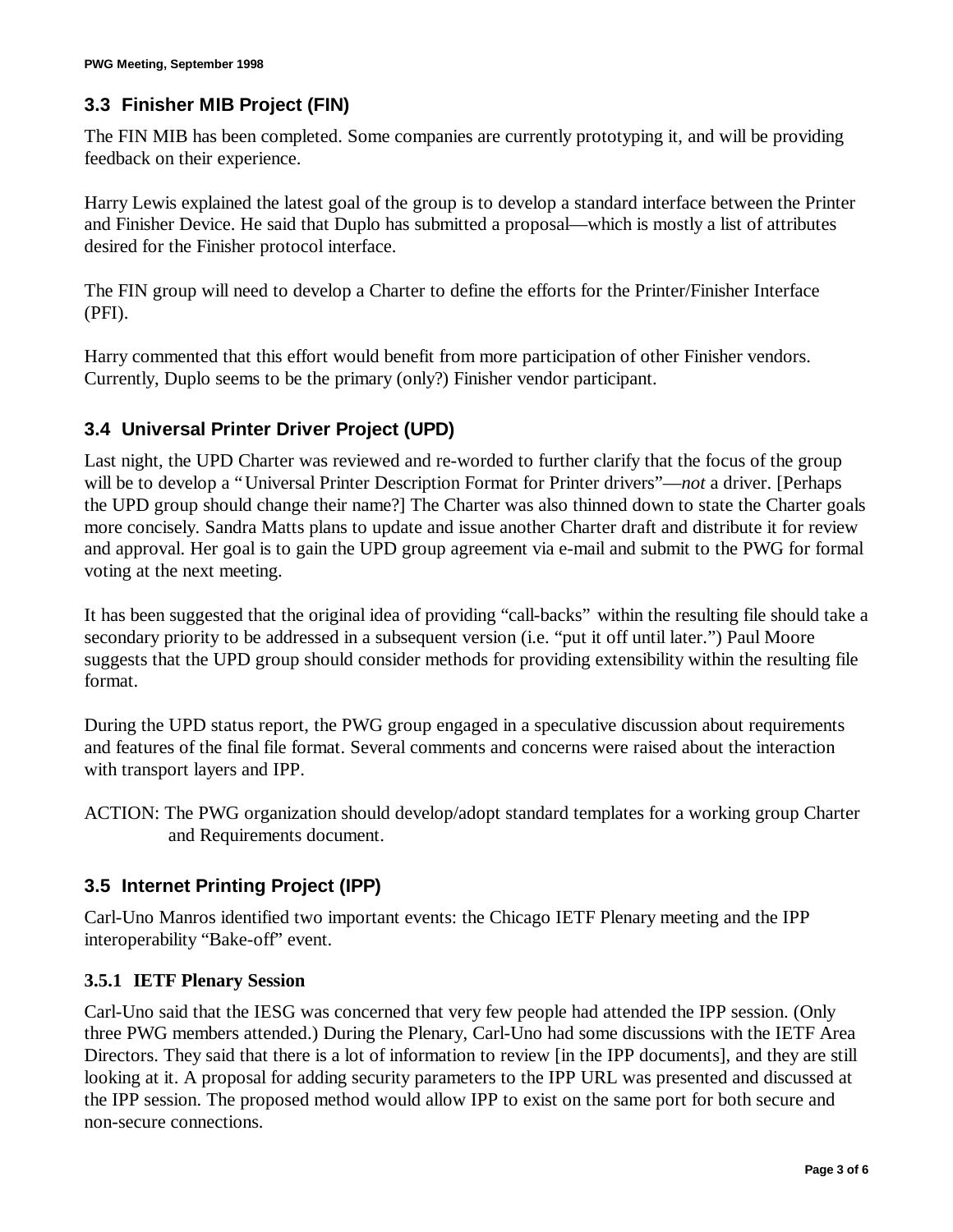At the session, Carl-Uno pointed out the IPP history of milestones and deliverables that the group has accomplished. (He also noted the long periods of waiting for IETF/IESG responses that the group has suffered.) Additionally, a discussion was held about the possible merging or cross-over of the IPP and IFAX technologies.

Tom Hastings mentioned that some new rules from the IETF have been published recently. As part of these rules, the IPP Chairman needs to post the planned agenda for upcoming IPP meetings. Carl-Uno indicated that he did publish the agenda for today's meeting— and it did not seem to result in any increased attendance.

#### **3.5.2 IPP Interoperability Test**

The Bake-off was very productive and beneficial. Microsoft did an excellent job at hosting the event. Carl-Uno said that the results were more positive than he had hoped. However, there is still work to be done. Don Wright asked if we could claim that at least two independent implentations were successfully interoperable. The answer was a qualified yes— because not all features were proven.

# **3.6 1394 PWG**

Greg LeClair reported the highlights of this week's meeting progress:

- A proposal for additions to the Command Set was submitted, reviewed and essentially rejected.
- The Profile document was reviewed and will be revised and posted
- The group is currently resolving issues about multiple LUNs
- The OUI purchase is in progress—and should be complete by the end of October

Greg said that for future meetings, the group could consider reducing the 1394 PWG meeting from two days to one.

[This comment led to a discussion of the possible re-scheduling of time for projects in future PWG meetings. Don Wright will change the schedule as appropriate.]

# **4. Liaison Reports**

# **4.1 USPS Information Based Indicia Program (IBIP)**

Work is continuing within the US Post Office. A meeting was held in September and the latest status was presented. A significant issue has been raised regarding troubles printing a "FIM" mark within 1/8 inch of top edge of envelopes. The USPS is requesting printer manufacturers to support this requirement, but so far the response has not been very positive.

#### **4.2 IEEE 1284r**

The IEEE 1284 standard has been around for five years and is now due for re-affirmation. The 1284r group had its first meeting in September. Several updates have been proposed and are being considered for inclusion in the next update. The next meeting is planned for the first week in December in Tampa.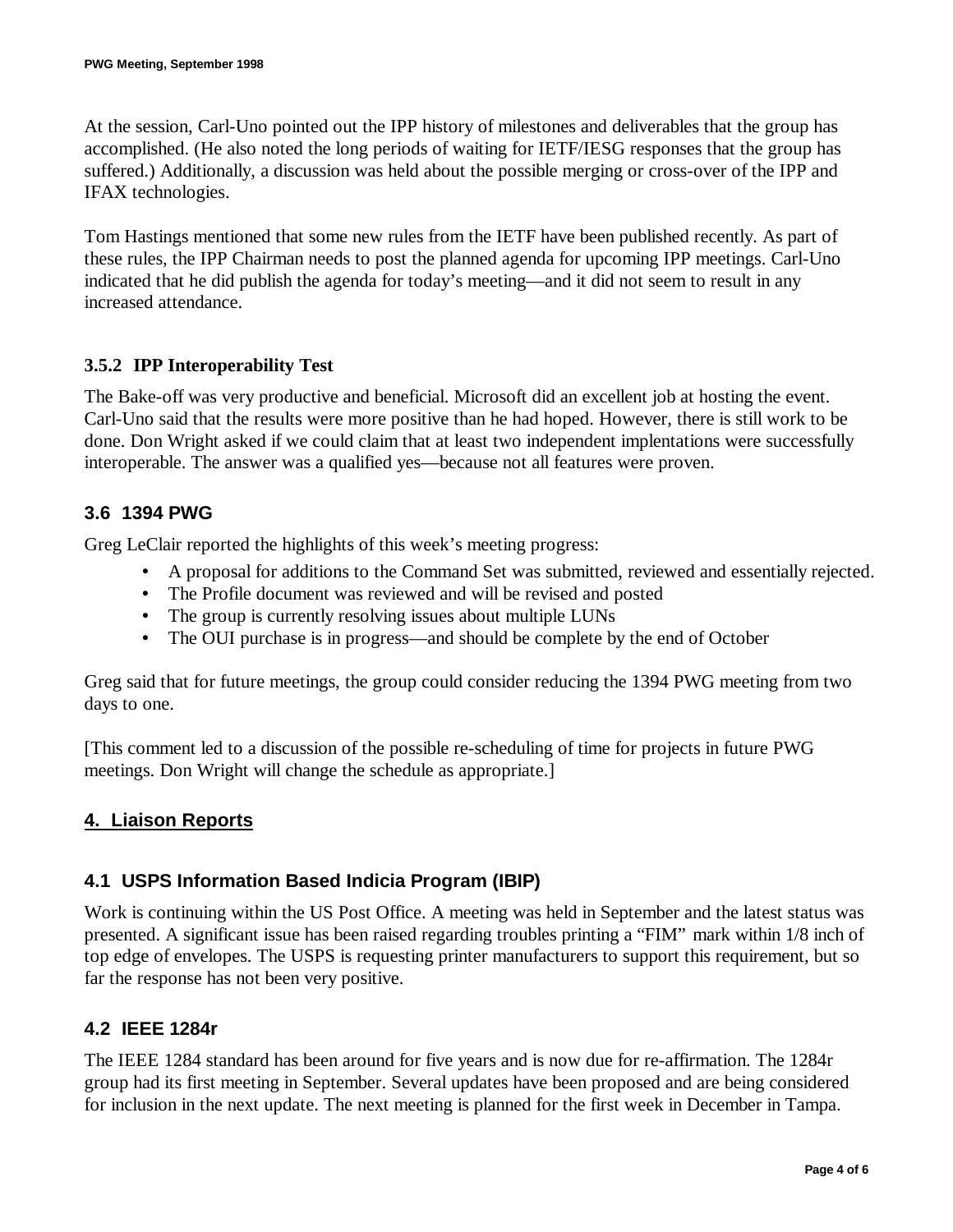# **4.3 PWG-C**

Shinoda-san reported that the 1394 TA Board of Directors approved the Direct Printing Protocol (DPP) specification on September 15. The next goal is to establish asynchronous channel support over the AVC scheme. This will be discussed mainly in the 1394 AV group—not DSI—at the next TA meeting.

# **4.4 NCMG**

The Network Computer Management Group has released their latest print specification. Currently, it is based on LPR, but in the future they plan to move to IPP. Their next meeting is October 14.

#### **4.5 1394 TA**

A significant issue with Bridges has been identified. Legacy devices will (apparently) not work over Bridges. This topic has created many comments over the e-mail reflector and will be discussed further at the next 1394 meeting.

# **5. PWG Process**

Lee Farrell submitted a proposal via e-mail (on September 11) for Section 8 of the Process document. The proposal suggests a detailed policy for addressing Intellectual Property issues within the PWG. However, the PWG server was not working properly when it was issued and not all members received a copy via e-mail. At the meeting, a hard copy of the proposal was distributed to the group. However, because several attendees had no time to review the proposal, it was agreed that discussions should be deferred.

ACTION: Lee will send another copy of the proposal to the PWG list.

A brief examination of the document caused a few people to note the "legal-ese" wording that was contained in the proposal. Concern was raised that review of the proposal will lead to months of additional legal review and discussion before all the companies can reach agreement.

- MOTION: Paul Moore made a motion to adopt the existing PWG Process document *except* for Section 8 (i.e. Section 8 will be removed.)
- DISCUSSION: It was suggested that the Motion be amended to have the Process document include a reference to the separate IP Document. This suggestion was rejected.
- VOTE: The motion passed without objection. The existing PWG Process document will have Section 8 removed and other Sections are adopted as is.

#### **6. Internet Printing Protocol Documents**

Later in the day, during the IPP meeting, the PWG members voted on an issue regarding the current status of the IPP documentation.

Carl-Uno explained that the IETF Steering Group (IESG) has requested the IPP Working Group to submit new drafts to the IETF. They have said that the IPP documents must be updated to include the